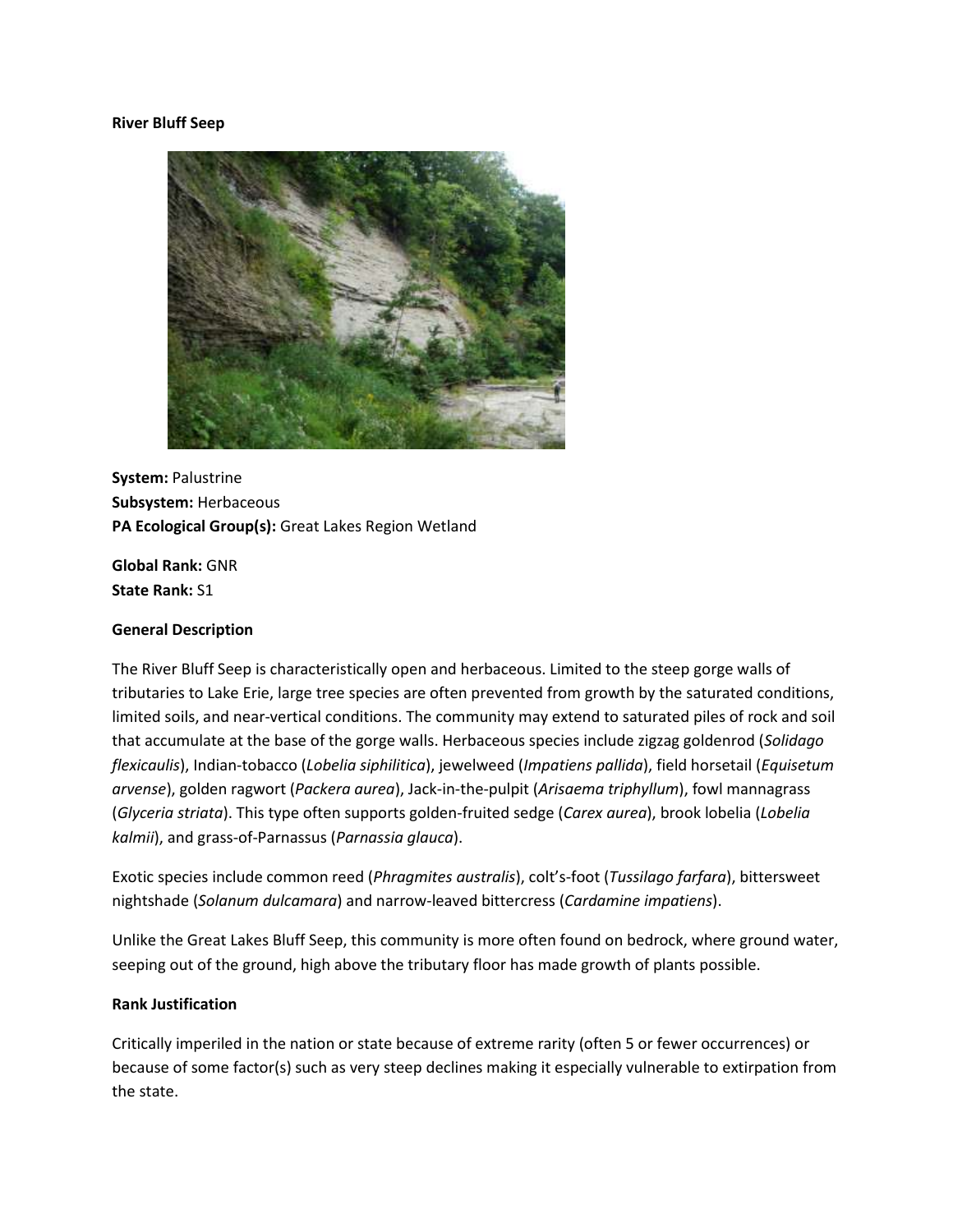## **Identification**

- Located on steep slopes of shale or mud-stone bedrock of Lake Erie tributary gorges, in northwestern PA
- Found along areas of the scarp-slope with perennial seepage
- Vegetation is characteristically herbaceous dominated by forbs and graminoids

## **Characteristic Species**

Trees

• [Several species may be present, but often do not grow beyond seedling stage.](http://localhost:1977/CommunityAlt.aspx?=30030)

**Shrubs** 

- [Round-leaved dogwood \(](http://www.natureserve.org/explorer/servlet/NatureServe?searchName=Cornus+rugosa)*Cornus rugosa*)
- [Red-osier dogwood \(](http://www.natureserve.org/explorer/servlet/NatureServe?searchName=Cornus+sericea)*Cornus sericea*)
- [Purple-flowering raspberry \(](http://www.natureserve.org/explorer/servlet/NatureServe?searchName=Rubus+odoratus)*Rubus odoratus*)
- [Willows \(](http://www.natureserve.org/explorer/servlet/NatureServe?searchSciOrCommonName=salix)*Salix* spp.)

Herbs

- [Great blue lobelia \(](http://www.natureserve.org/explorer/servlet/NatureServe?searchName=Lobelia+siphilitica)*Lobelia siphilitica*)
- Field horsetail (*[Equisetum arvense](http://www.natureserve.org/explorer/servlet/NatureServe?searchName=Equisetum+arvense)*)
- White-snakeroot (*[Ageratina altissima](http://www.natureserve.org/explorer/servlet/NatureServe?searchName=Ageratina+altissima+var.+altissima)*)
- Jewelweed (*[Impatiens capensis](http://www.natureserve.org/explorer/servlet/NatureServe?searchName=Impatiens+capensis)*)
- Swamp milkweed (*[Asclepias incarnata](http://www.natureserve.org/explorer/servlet/NatureServe?searchName=Asclepias+incarnata)*)
- [Golden ragwort \(](http://www.natureserve.org/explorer/servlet/NatureServe?searchName=Packera+aurea)*Packera aurea*)
- Zigzag goldenrod (*[Solidago flexicaulis](http://www.natureserve.org/explorer/servlet/NatureServe?searchName=Solidago+flexicaulis)*)
- Pale jewelweed (*[Impatiens pallida](http://www.natureserve.org/explorer/servlet/NatureServe?searchName=Impatiens+pallida)*)
- [Fowl mannagrass \(](http://www.natureserve.org/explorer/servlet/NatureServe?searchName=Glyceria+striata)*Glyceria striata*)
- [Grass-of-parnassus](http://www.natureserve.org/explorer/servlet/NatureServe?searchName=Parnassia+glauca) (*Parnassia glauca*)
- [Golden-fruited sedge \(](http://www.natureserve.org/explorer/servlet/NatureServe?searchName=Carex+aurea)*Carex aurea*)
- [Twisted sedge \(](http://www.natureserve.org/explorer/servlet/NatureServe?searchName=Carex+torta)*Carex torta*)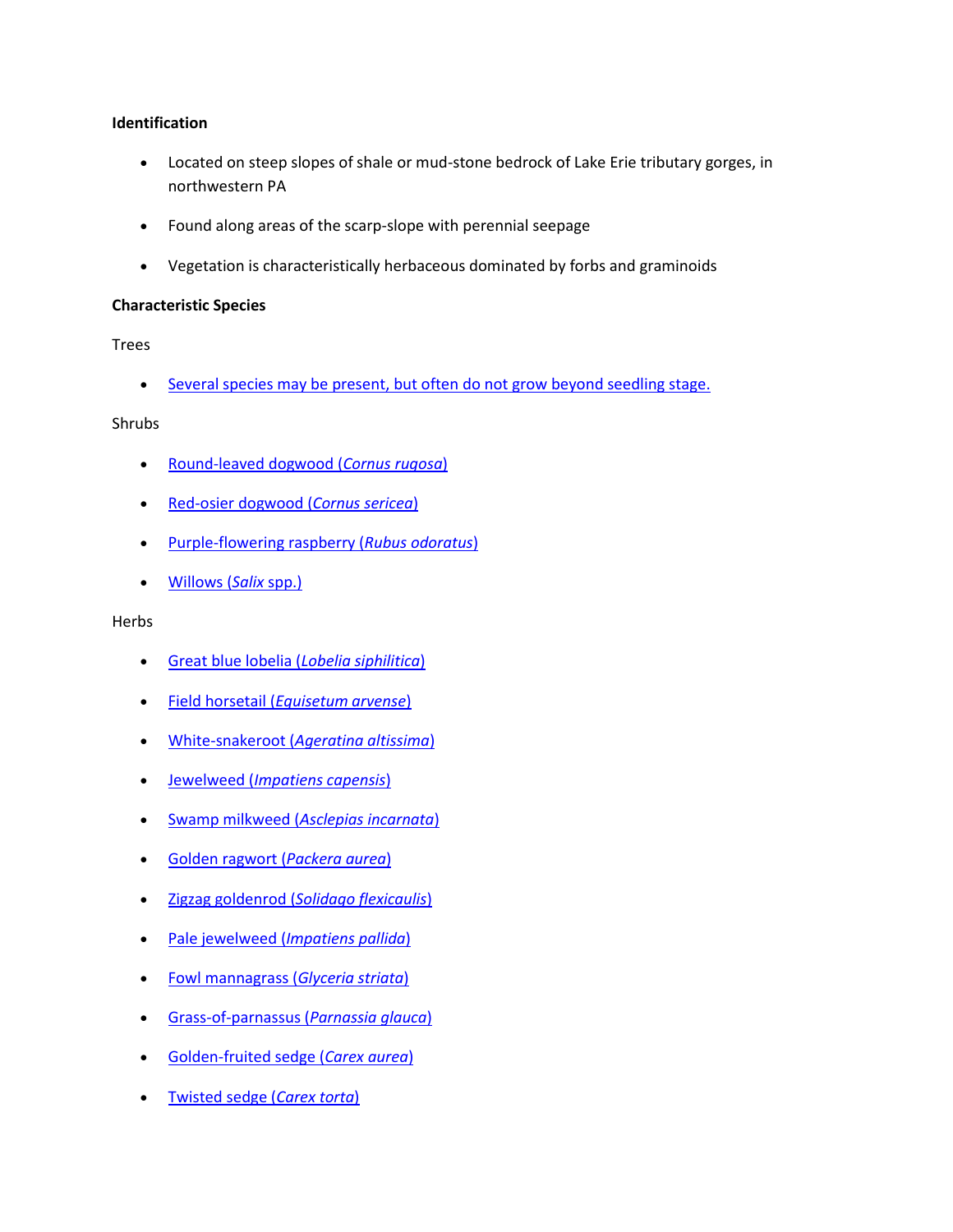- [Brook lobelia \(](http://www.natureserve.org/explorer/servlet/NatureServe?searchName=Lobelia+kalmii)*Lobelia kalmii*)
- Turtlehead (*[Chelone glabra](http://www.natureserve.org/explorer/servlet/NatureServe?searchName=Chelone+glabra)*)
- [Bugleweed \(](http://www.natureserve.org/explorer/servlet/NatureServe?searchSciOrCommonName=Lycopus)*Lycopus* spp.)

### **International Vegetation Classification Associations:**

None

## **NatureServe Ecological Systems:**

None

## **Origin of Concept**

PNHP Data/Erie County Inventory

## **Pennsylvania Community Code**

na : Not Available

## **Similar Ecological Communities**

This type shares characteristics of seepage wetlands and fen communities occurring in the glaciated region of Northwestern Pennsylvania. The Great Lakes Bluff Seep differs from this type by its location on slumping escarpments (bluffs) above Lake Erie, whereas the River Bluff Seep occurs primarily along the walls of tributary gorges. The substrate of the Great Lakes Bluff Seep often differs from the River Bluff Seep as it is underlain by a substrate of lake-deposited sand or clays in contrast to the shale geology of the gorges. Trees and shrubs occur with more frequency in the Great Lakes Bluff Seep and because of this, the type is considered more of a shrubland or possibly a woodland depending on the amount of time between slump events – natural disturbance events that keep succession in check along the Lake Erie Coast.

The River Bluff Seep resembles the Sedge – Mixed Forb Fen in species composition as both are fed by base-rich ground water; however, it differs considerably from the basin fen type by physical location, perched high on the rocky escarpments of the tributary walls.

In addition, the River Bluff Seep may resemble the Calcareous Opening/Cliff Community; however, this is a terrestrial type occurs on calcareous cliffs, outcrops, and rocky slopes throughout the Appalachian Region.

## **Fike Crosswalk**

None. This type is new to the Pennsylvania Plant Community Classification developed from inventory studies of Erie County and community mapping and assessment work at Erie Bluffs State Park by PNHP. It is related to the Great Lakes Region Scarp Seep concept in Fike (1999), which was separated into two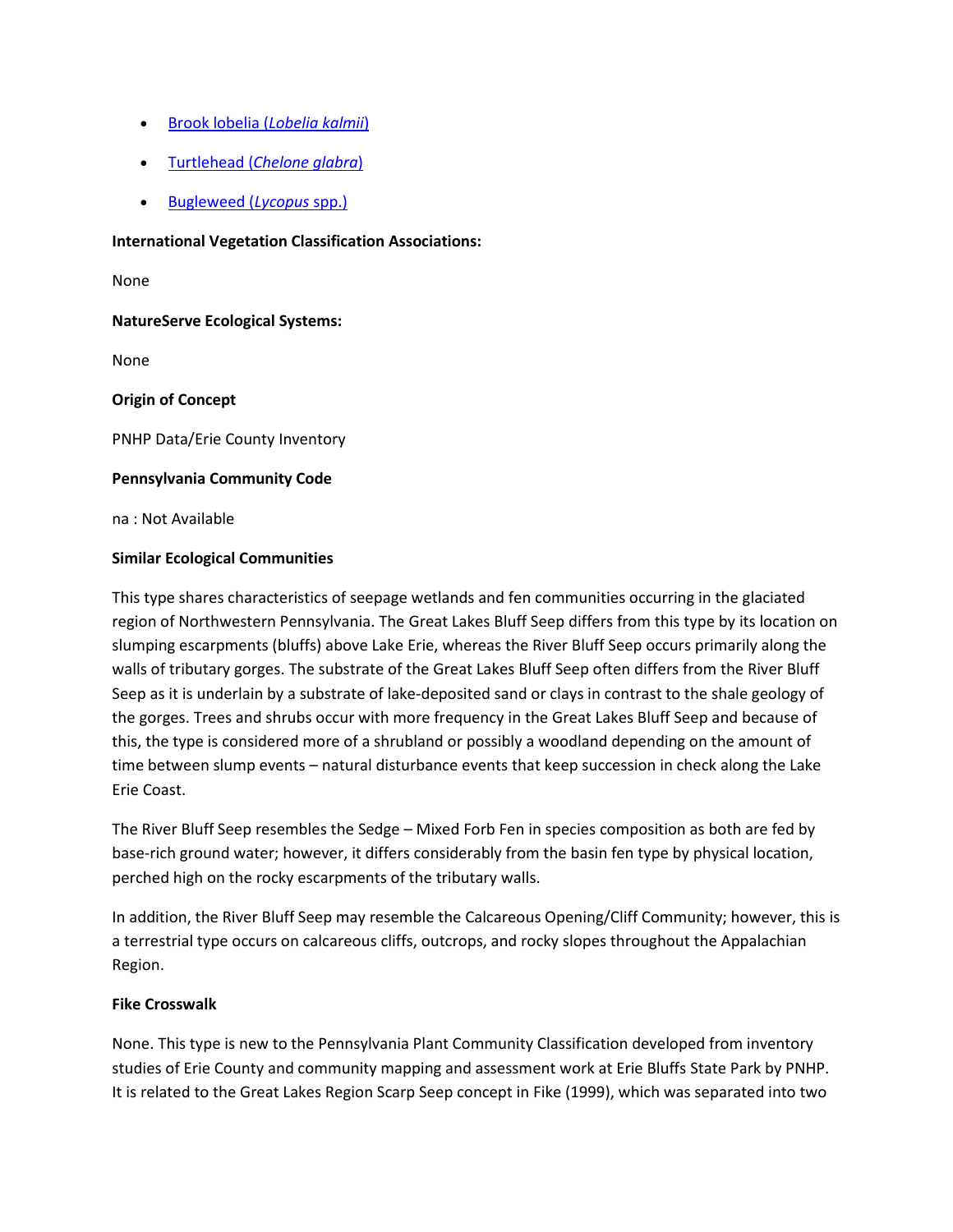types based on differences in vegetation, geographic location, and substrate observed in the seepage wetlands of the River Bluffs and Lake Erie Bluffs.

# **Conservation Value**

The River Bluff Seep community is a rare type in Pennsylvania occurring only in the Lake Erie Region, on near vertical gorge walls of tributaries to Lake Erie. This herbaceous wetland community hosts several rare plants, including grass-of-parnassus (*Parnassia glauca*), golden fruited sedge (*Carex aurea*), and Kalm's lobelia (*Lobelia kalmii*).

# **Threats**

The greatest threats to these communities are direct physical disturbance, and hydrological alterations affecting groundwater flows to the seeps. Invasive species threats include colt's-foot (*Tussilago farfara*) and common reed (*Phragmites australis*).

# **Management**

These communities occur in an environmental setting where disturbance, in the form of soil collapse on the steep slopes, is relatively frequent. The plants of the community are not generally harmed in the long-term by slumps. However, upslope disturbances to the bedrock could destabilize these habitats and should be avoided. The River Bluffs are sensitive habitats, and as steep slopes are frequently attractive to hikers and climbers, care should be taken when providing access to these sites. The steep terrain is unstable and often saturated. Trail construction along the top of tributary gorges should be limited to avoid impacting high-quality examples of this community. Care should also be taken to control and prevent the spread of invasive species.

## **Research Needs**

Insects, including lepidopterans, may form a substantial part of the biodiversity in these communities, relatively little inventory work has been done for these taxa. There is a continuing need to survey and document high quality examples of this community in Pennsylvania to understand distribution patterns and guide future classification of this association. Although the basic pattern of succession in these communities is understood, the response of individual plant species populations to slumps is not fully documented. This is especially important for the species of special concern in Pennsylvania.

## **Trends**

Insects, including lepidopterans, may form a substantial part of the biodiversity in these communities, relatively little inventory work has been done for these taxa. There is a continuing need to survey and document high quality examples of this community in Pennsylvania to understand distribution patterns and guide future classification of this association. Although the basic pattern of succession in these communities is understood, the response of individual plant species populations to slumps is not fully documented. This is especially important for the species of special concern in Pennsylvania.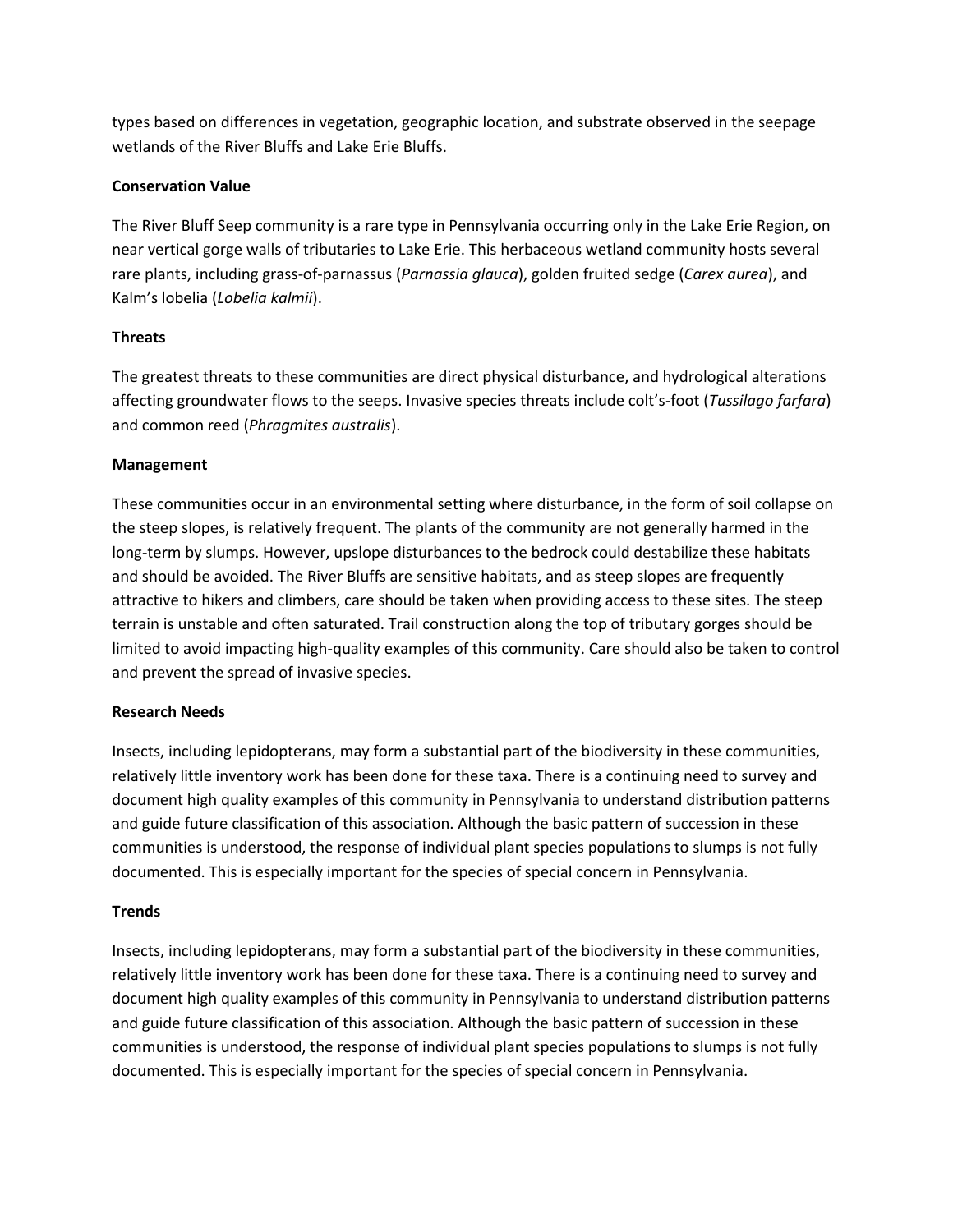### **Range Map**



## **Pennsylvania Range**

Northwestern Pennsylvania; limited to vertical bluffs along tributaries to Lake Erie.

## **Global Distribution**

Northeastern Ohio to New York along the gorges of Lake Erie tributaries of its southern shore.

### **References**

Fike, Jean. 1999. Terrestrial and Palustrine Plant Communities of Pennsylvania. Pennsylvania Department of Conservation and Natural Resources, Bureau of Forestry, Harrisburg, PA.

Hunt, D. M., G. J. Edinger, J. J. Schmid, D.J. Evans, P. G. Novak, A. M. Olivero, and S. M. Young. 2002. Lake Erie Gorges Biodiversity Inventory & Landscape Integrity Analysis: A Final Report Prepared for the Central/Western New York Chapter of The Nature Conservancy. New York Natural Heritage Program

Western Pennsylvania Conservancy. 1993. Erie County Natural Heritage Inventory. Prepared for the Erie County Department of Planning, Erie, Pennsylvania.

Stone, B., D. Gustafson, and B. Jones. 2006 (revised). Manual of Procedure for State Game Land Cover Typing. Commonwealth of Pennsylvania Game Commission, Bureau of Wildlife Habitat Management, Forest Inventory and Analysis Section, Forestry Division. Harrisburg, PA. 79 ppg.

Pennsylvania Department of Conservation and Natural Resources (DCNR). 1999. Inventory Manual of